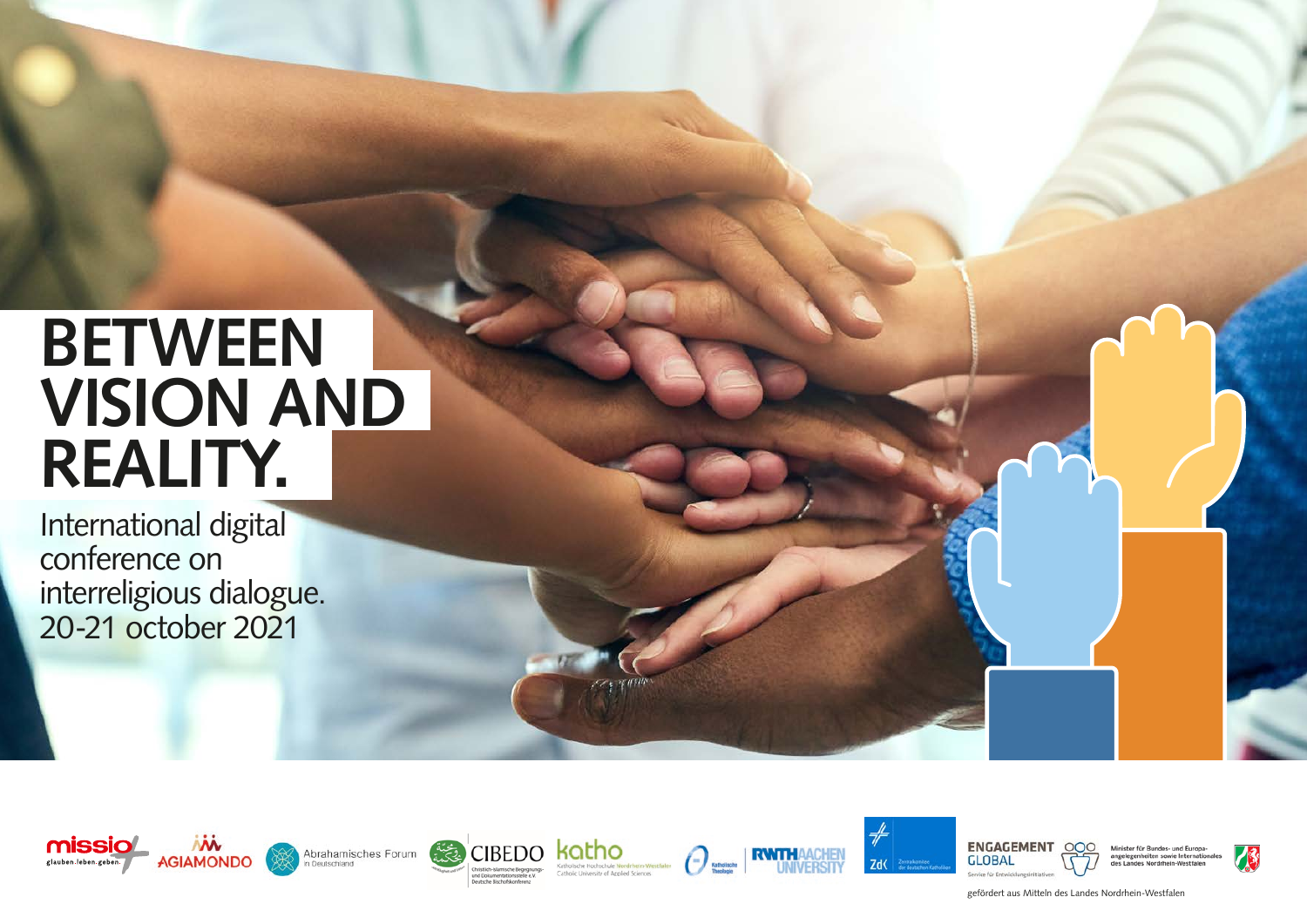# Online conference 20-21 October 2021: **Between vision and reality.**  International digital conference on interreligious dialogue

Religions play a major role in social conflicts all over the world – as fire accelerants, but also as peacemakers. Nonetheless, while many conflicts are ostensibly religiously motivated, they are often an expression of deeper-seated crises and conflicts – over land, for example, or power, influence and money. Interreligious dialogue can help overcome these conflicts.

With this in mind, missio, the International Catholic Mission Society in Aachen, Germany, is hosting a two-day international digital conference on interreligious dialogue. The topic will be considered from a variety of viewpoints; stakeholders in interreligious dialogue will have an opportunity to speak and to offer insights into specific examples of international projects to promote dialogue of the religions.

Following the successful peace conference in 2020 (further information: www.missio-hilft.de/Friedenskonferenz) the dialogue conference is the second international digital missio event of this kind.

The conference, which will be held online, is geared towards interested parties in the fields of peace work, international development work, conflict research, and intercultural and interfaith dialogue.

#### **Registration**

Please follow the link for registration: [www.missio-hilft.de/dialogkonferenz.](http://www.missio-hilft.de/dialogkonferenz)

The conference is free of charge.

Translation German/English will be available both ways.

It is possible to only attend selected workshops or talks.

The website of the conference [www.missio-hilft.de/dialogkonferenz](http://www.missio-hilft.de/dialogkonferenz) is also available in english.

All times CET

digital conference on interreligious dialogue

International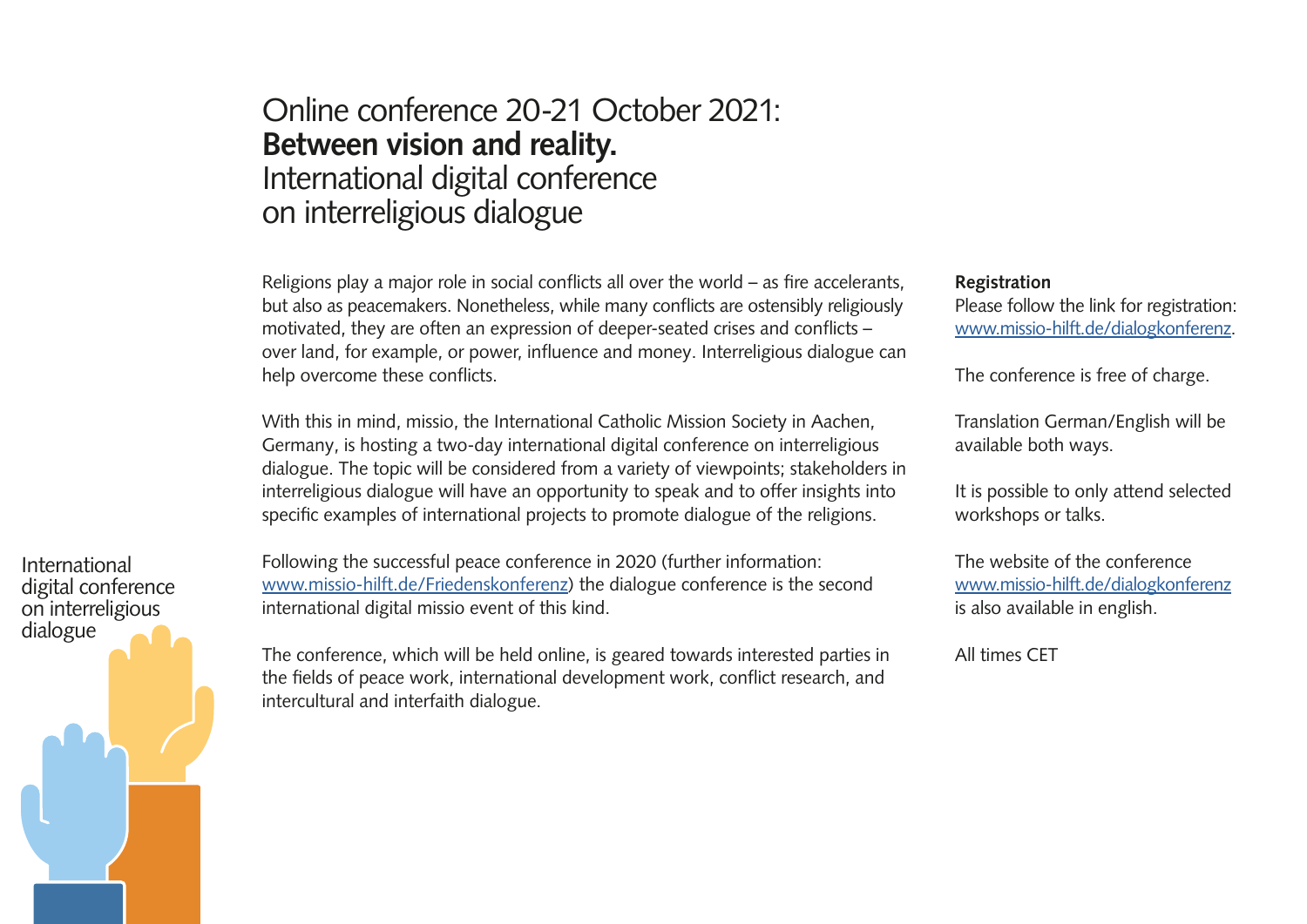08:45– 9:00 a.m.:

**Technical and organisational information (facilitator)**

9:00 – 9:15 a.m.:

## **OPENING AND WELCOME**

- *– Father Dirk Bingener, President missio Aachen*
- *– Archbishop Ludwig Schick, former Chairman of the Commission for international affairs of the German Bishops' Conference*

### **BLOCK 1: WOULD THE WORLD BE MORE PEACEFUL WITHOUT RELIGION?**

#### 9:15 – 10:30 a.m.: **Panel discussion**

Participants:

- *– Prof Adrien Sawadogo, University of Nairobi*
- *– Dr Markus Weingardt, Weltethos Foundation*
- *– Karen Hinrichs, Peace Institute, University of Freiburg*
- *– Markus Grübel, representative of the Committee on Foreign Affairs and the Sub-committee on Civilian Crisis Prevention of the German government*

**Chair:** *Andreas Zumach, journalist and UN correspondent taz* 

11:00 a.m. – 12:30 p.m.: **Keynote remarks** 

*Prof Norbert Frieters-Reermann (KathO Aachen) and Dr Marco Moerschbacher (missio Aachen)*  **on the concept of "Do no harm", religion and violence and the importance of dialogue** 

- *– Dr Matthias Vogt (German Association of the Holy Land)*
- *– Father Gideon Pwakim (priest of the archdiocese of Jos, Nigeria)*
- *– Margarete Rosskopf (missio Aachen)*

#### **Conversation with the keynote speakers**

International digital conference on interreligious dialogue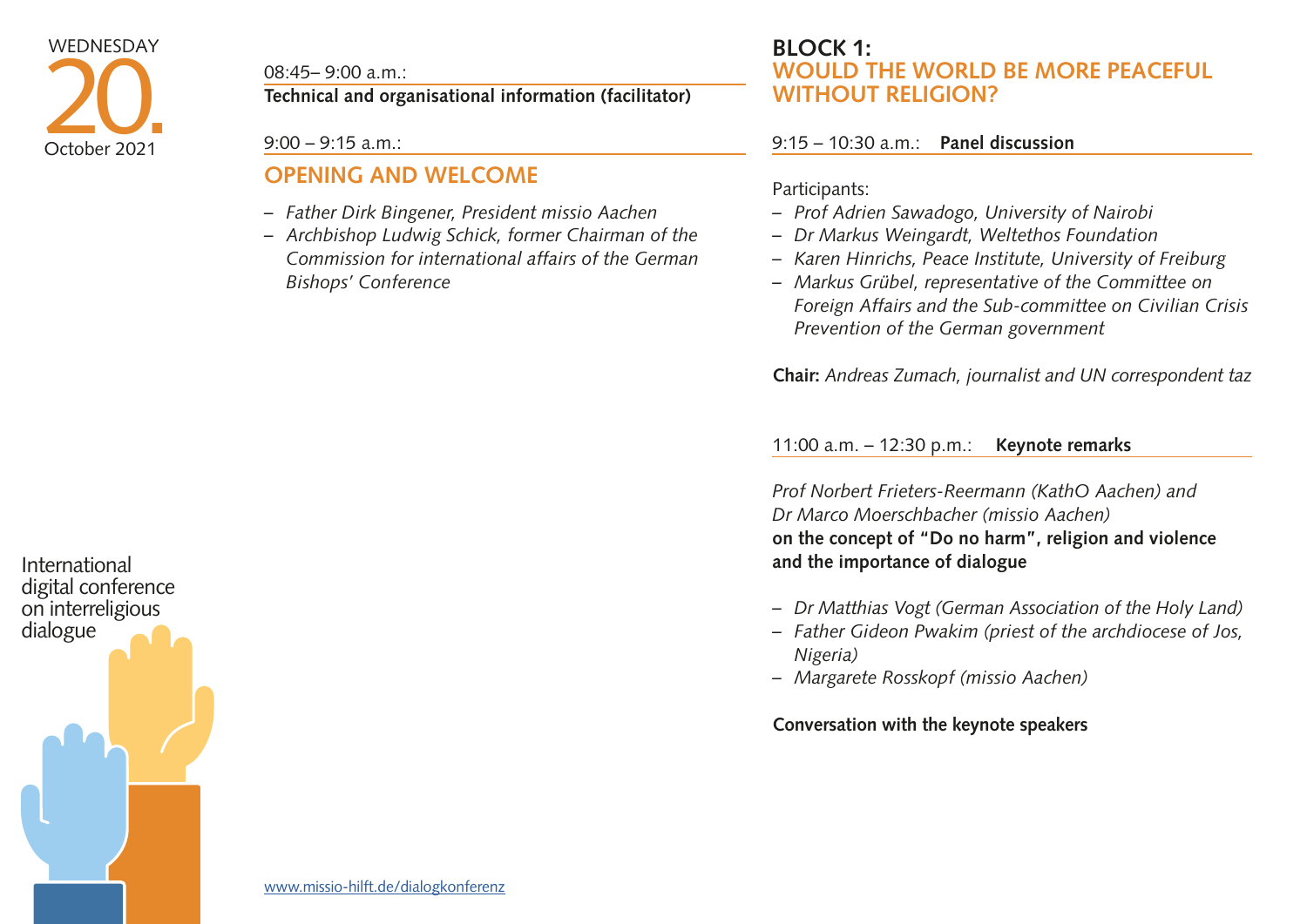

### **BLOCK 2: DIALOGUE OF LIFE**

#### 2:00 – 3:00 p.m.: **Keynote remarks**

- *– Gabriele Erpenbeck and Dr Hamideh Mohagheghi (Central Committee of German Catholics, ZdK, Bonn)*  **On the statement of the ZdK Christian-Muslim dialogue group**
- *– Bishop Stephen Mamza (diocese of Yola, Nigeria)*
- *– Father Dr Sebastian M. Michael SVD,*  **Challenges and Opportunities in Inter-Religious Dialogue from Indian Perspective**

3:30 – 5:00 p.m.: **Workshops**

- **1. Interreligious Dialogue among Senior High School Students for Social Transformation in Ghana**  *Father Boniface Maasoayele, Interreligious Centre for Dialogue, Ghana*
- **2. Interfaith Dialogue with Young People**  *Anja Baukmann, KJA Düsseldorf*
- **3. Peace and reconcialition of Hindus and Muslims in Northern India: SAMVAAD (Meaning "Dialogue")**  *Father Anand Matthew, India and Bettina Leibfritz, missio, Aachen*
- **4. From conflict to peace: Bringing together secular and faith based approaches** *Dagmar Nolden und Carla Schraml, Berghof-Foundation, Tübingen*
- **5. Satellite tv as a tool of interreligious dialogue in the Middle East and North Africa**  *Kurt Johansen, Sat-7, Dänemark*
- **6. Religion-sensitive and conflict-sensitive work with Palestinian refugees in Jordan**  *Prof. Dr. Norbert Frieters-Reermann, KathO Aachen und Alia Bush-naq, Jordanien*
- **7. Messengers of Peace women and the interreligious dialogue in Senegal**  *Prof. Anne Béatrice Faye, Senegal*
- **8. Concepts of Pope Francis' dialogic interreligious theology of peace**  *Professor em. Dr. Josef Freise, Neuwied*

6:30 - 7:30 p.m.: **Culture and spiritual experience**